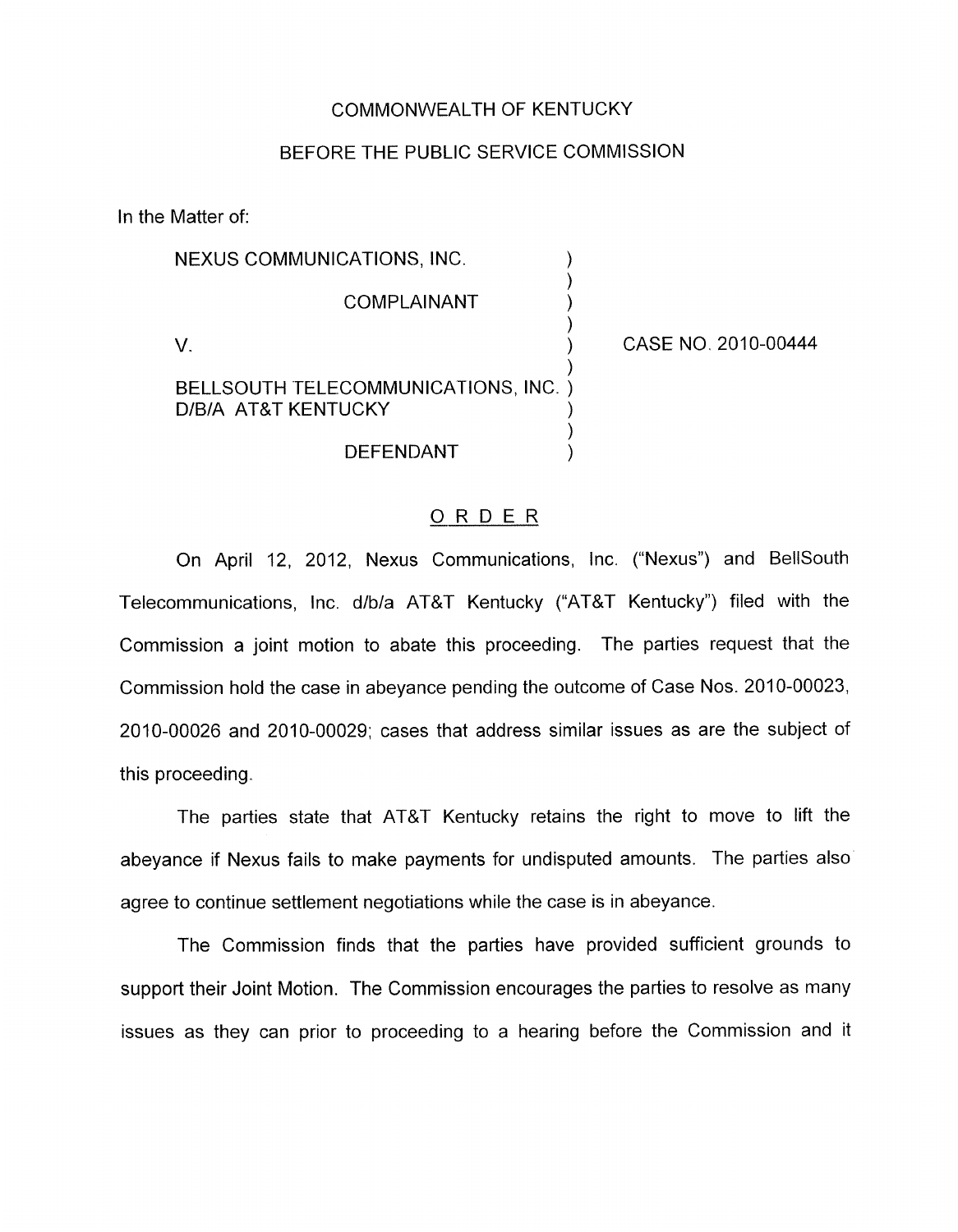appears likely that holding this case in abeyance will accomplish that goal. Accordingly, the Commission will grant the parties' Joint Motion. However, in order to ensure that progress is being made in settlement negotiations or that litigation in other states is moving toward resolution, the Commission will only hold this case in abeyance for BO days from the date of this Order. If the parties believe the case should remain in abeyance at the end of the 60-day period, they may file a renewed motion to abate the proceeding. The renewed motion should contain updated information relating to the progress of litigation in other states, as well as the current state of the parties' own settlement negotiations. The Commission, upon receipt of a renewed motion to abate, will reconsider whether the abeyance should be continued.

IT IS THEREFORE ORDERED that this case is held in abeyance for 60 days from the date of this order

By the Commission



iṽe Director

Case No. 2010-00444